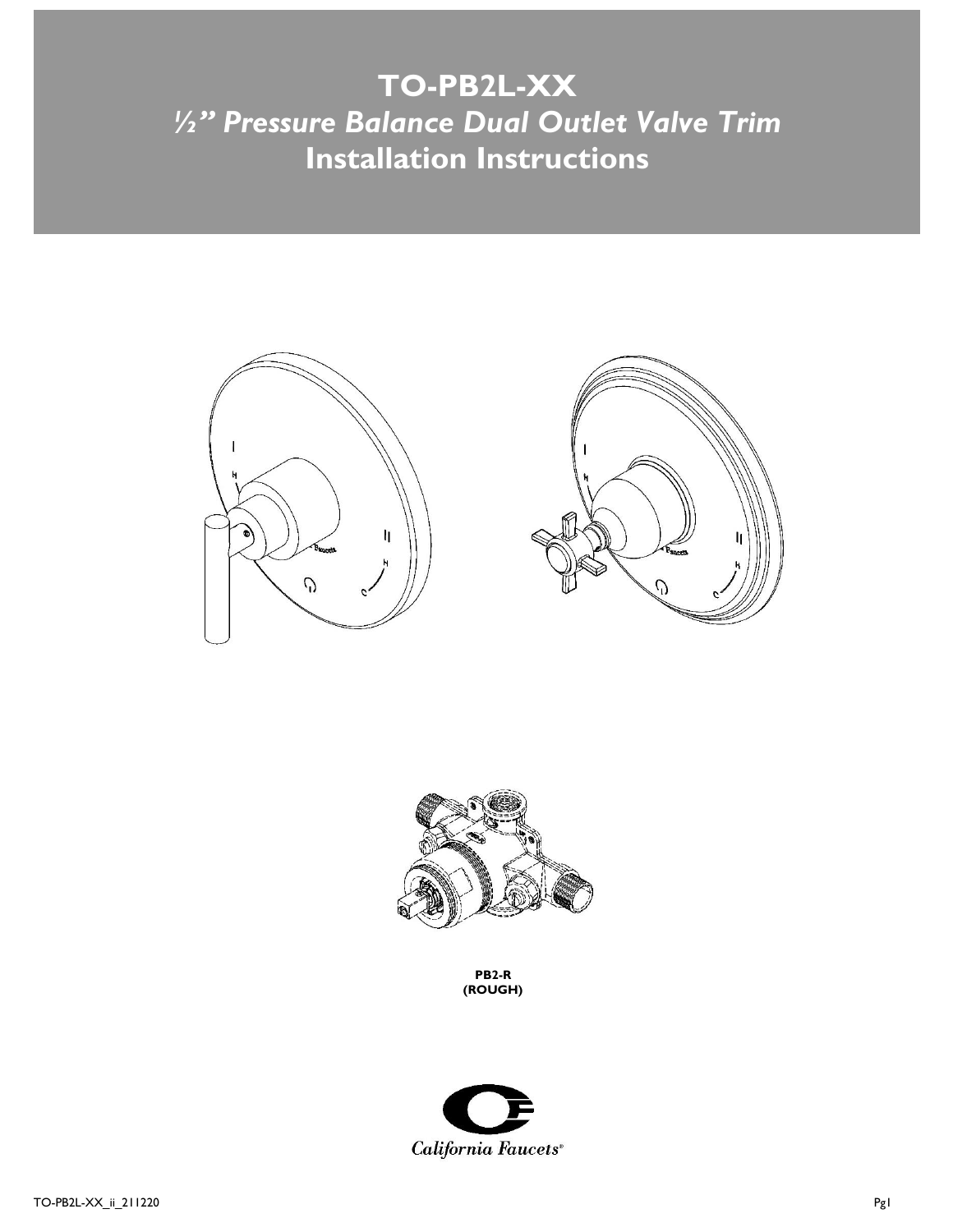# CALIFORNIA FAUCETS RECOMMENDS THAT ALL PLUMBING PRODUCTS BE INSTALLED BY A LICENSED PROFESSIONAL

## 1 **TEMPERATURE SETTING**

- Remove MUDGUARD SCREWS **(1a)**, MUDGUARD **(1),** SETSCREW **(2)**, and STEM-GUARD **(3)** from CARTRIDGE-STEM **(4)**
- Place STEM **(5)** onto CARTRIDGE-STEM **(4)** and secure in place with SCREW **(6)** as shown



- Remove temperature limit STOP **(8)** from CARTRIDGE **(7)**
- Rotate STEM **(5)** counter-clockwise **(CCW)** to start water flow. Temperature will become hotter as stem is rotated. Use temperature measuring device at outlet flow to determine maximum temperature

L **IMPORTANT:** To prevent severe injury, maximum temperature setting should be no greater than 115°F. The high temperature MUST meet all local plumbing code requirements.

- Place temperature limit STOP **(8)** back onto CARTRIDGE **(7)**
- Lower temperature is achieved by rotating the temperature limit STOP **(8)** clockwise **(CW)**. This limits the rotation of the cartridge stem which in turn limits maximum temperature

**CW**

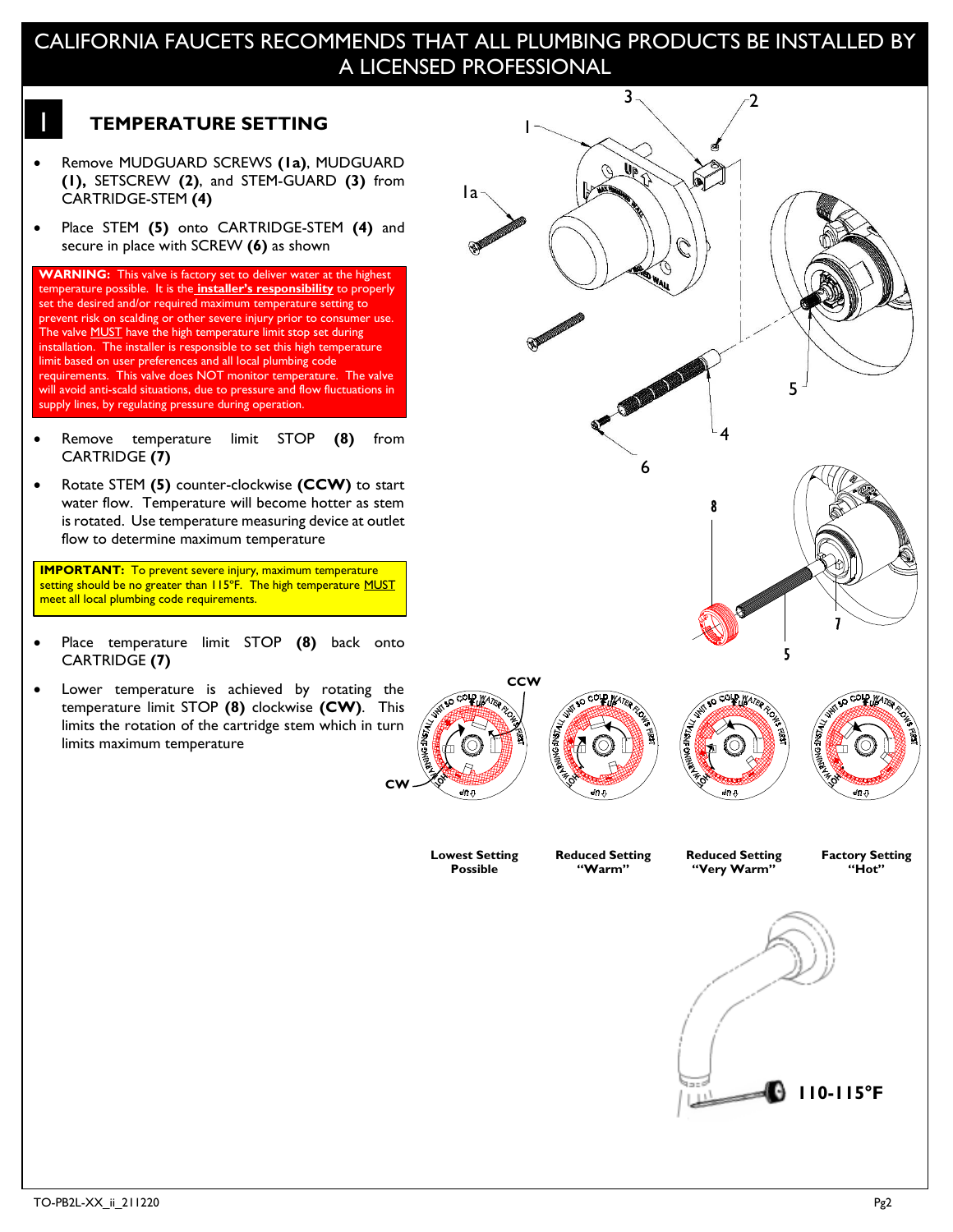#### 2 **INSTALL TRIM**

2 **Important:** Prior to performing the next steps, the finished wall surface MUST be completed

- Attach BUSHING **(10)** onto CARTRIDGE NUT **(9)**
- Place SHOWERPLATE **(11)** onto BUSHING **(10)**
- Tighten ESCUTCHEON **(12)** or **(12a)** onto BUSHING **(10)** until SHOWERPLATE **(11)** is secure to finished wall surface. An additional BONNET **(12b)** may be supplied based on product style, this BONNET **(12b)** shall be attached to ESCUTCHEON **(12a)** prior to affixing HANDLE **(13)**
- Trim STEM **(15)** to allow ½" of STEM **(15)** to protruded out from ESCUTCHEON **(12)**
- Place HANDLE **(13)** onto STEM **(15)**
- Allow for  $1/32$ " (thickness of credit card) of gap between ESCUTCHEON **(12)** and HANDLE **(13)**
- Tighten SETSCREW **(14)** to secure HANDLE **(13)**  onto STEM **(15)**

**NOTE:** Trim extension kits available for extra thick finished wall and/or valve positioned too deep into wall



#### 3 **MAINTENANCE**

For detailed maintenance of the valve components: See PB2-R 1/2" Pressure Balance Dual Outlet Valve Rough Installation Instructions

**IMPORTANT:** After performing any maintenance procedures, it is necessary to verify TEMPERATURE SETTINGS

- **See <b>T** TEMPERATURE SETTING
- See 2 **INSTALL TRIM**